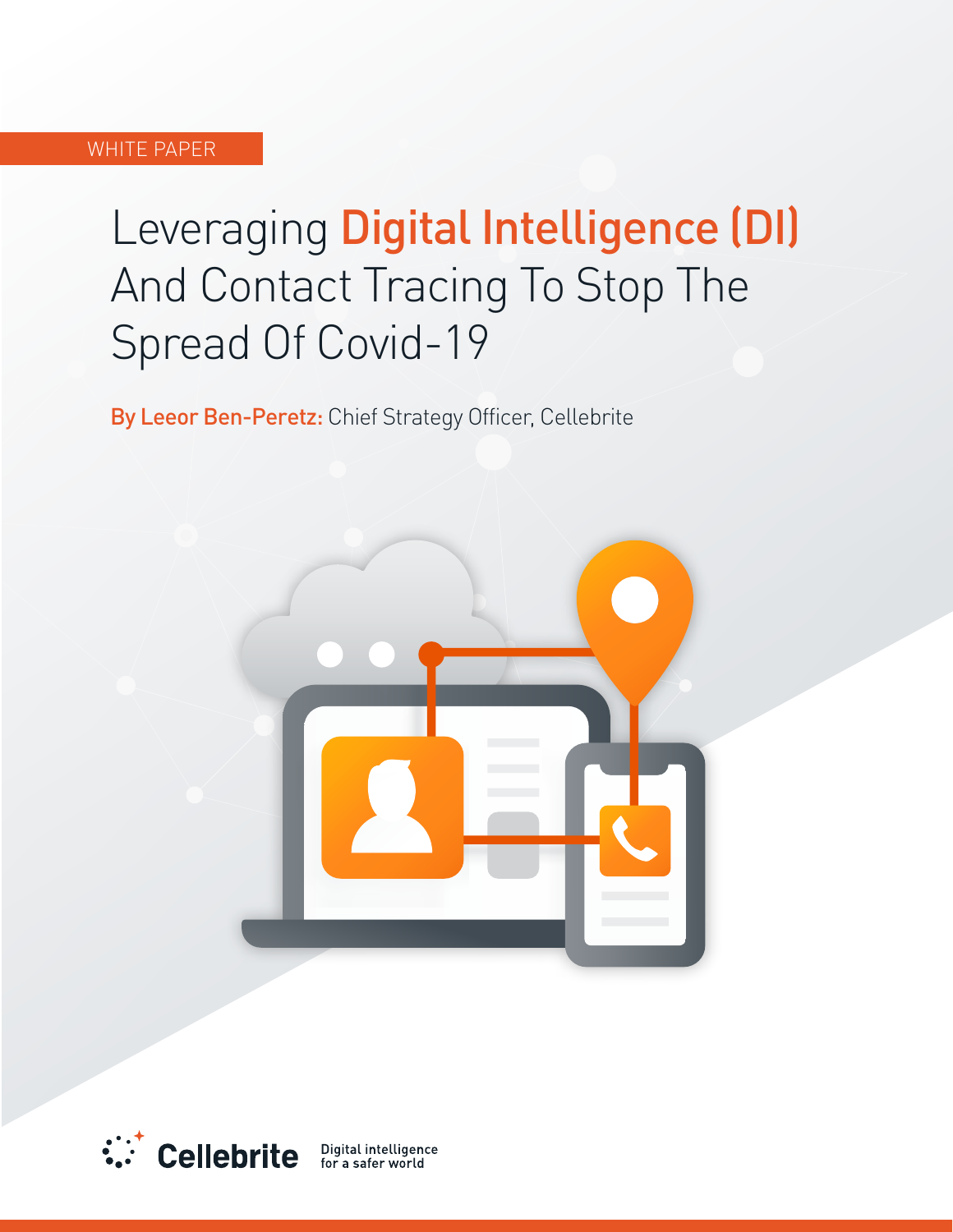The novel coronavirus outbreak (COVID-19) is creating unprecedented strains on the public-health system worldwide. Digital contact tracing is dominating discussions globally as countries around the world prepare to return to work and ease social-distancing measures. Ending the coronavirus crisis will take time and measured steps, but experts agree that contact tracing technology will be key to a successful transition while mitigating future outbreaks. In a recent podcast interview with National Public Radio, Centers for Disease Control (CDC) Director Robert Redfield said, "the CDC believes contract tracing is a technique we will see [used] heavily in the next coming weeks and months, and mainly on the state and local level."

Proposed solutions have come from a number of global tech leaders including Apple and Google, but the debate over saving lives versus preserving rights to personal privacy is just beginning. While the American Civil Liberties Union (ACLU)has praised their efforts, the organization has also voiced concerns about the risks to privacy and civil rights. The ACLU recently announced that they are working with the Attorney General to find an agreeable approach.

There is a growing call for solutions and the creation of an "independent standards body" to provide quidance on how this type of technology can be safely and effectively implemented while protecting personal privacy.

# What Is Contact Tracing?

Contact tracing is not a new concept, but it has traditionally been a very laborious manual task. Until now, nurses and other public-health workers have had to track down people who have crossed paths with newly diagnosed patients so they could test and quarantine those exposed before they showed symptoms or had a chance to spread the virus to others. When done manually, this process typically takes three days for every new case that's reported. Given the current circumstances in which thousands of new cases are being reported every day, the sheer volume of infected patients makes an already herculean task extremely challenging not to mention the additional risk it places on public-health and safety personnel by exposing them to infected patients.

Traditional manual contact tracing procedures simply aren't as efficient and effective as they need to be in the face of a pandemic such as the coronavirus. Digital Intelligence technologies, however, make consent-based contact tracing a viable tool in battling coronavirus and preventing future outbreaks with more accurate and streamlined tracing and notification solutions. The technology can also ease the burden of the data deluge faced by public-health workers. Once cases of Covid-19 have been identified, the locations of where those patients have been in previous weeks can be easily obtained from data stored in their mobile devices. By accessing this data (with the device owner's consent), new potential outbreak "clusters" can be visually identified, slowing the spread of the virus and flattening the curve, all while protecting the patient's personal privacy.

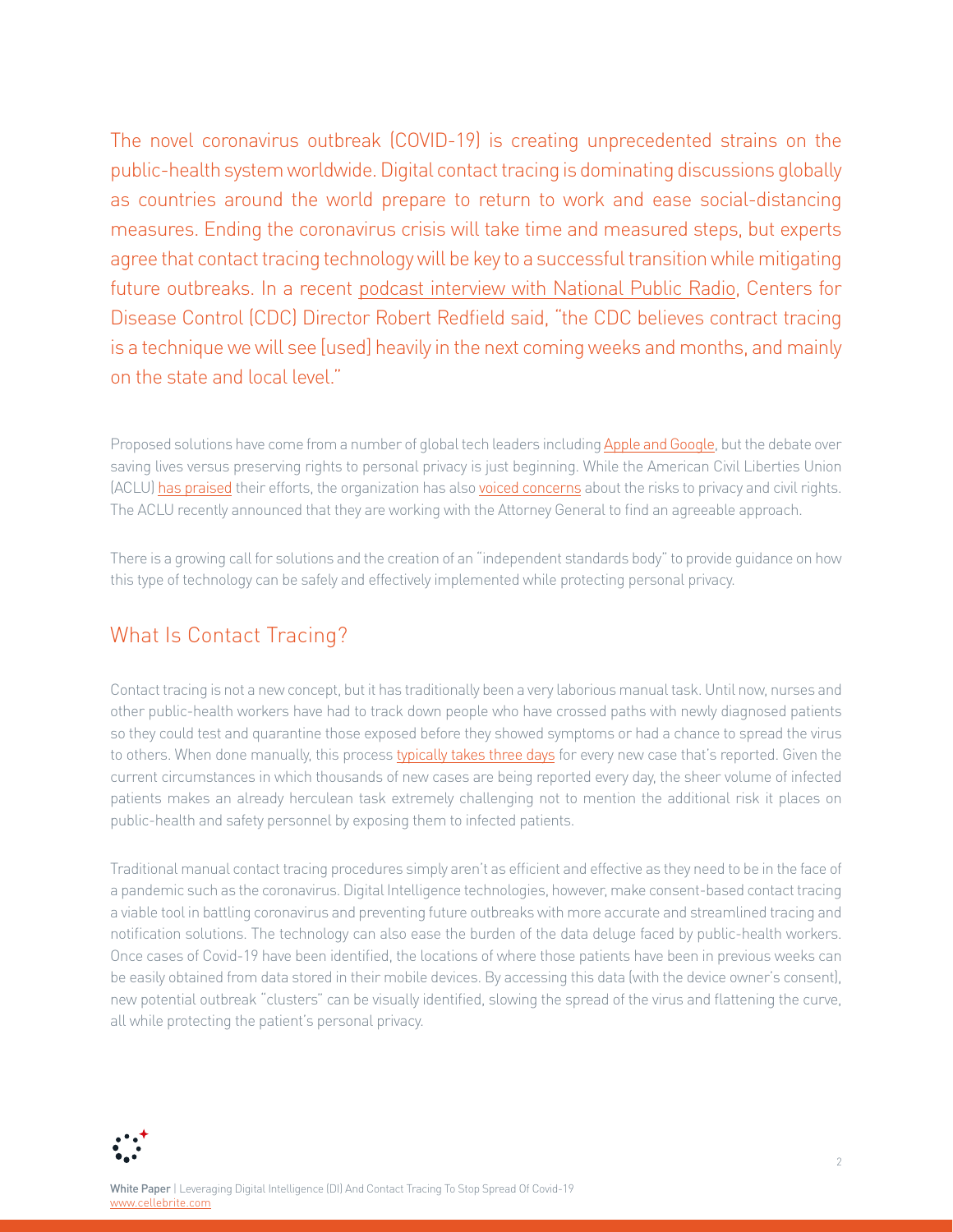# The Role of Contact Tracing in the Global Fight Against COVID-19

Implementing digital contact tracing has already helped countries at the forefront of combatting the virus including South Korea and Taiwan. Measures taken in these countries to utilize geolocation data from personal devices significantly reduced the number of new cases.

When patients in South Korea test positive for COVID-19, government health authorities send regional text alerts notifying residents that someone near them has been diagnosed with the disease. These texts contain links to a central website, which contains more details such as the places infected individuals have recently visited. While this approach has statistically resulted in a decline of about 90 percent in the past 40 days, some healthcare experts fear the decrease in numbers could be due to a lack of testing as the harassment resulting from being outed online has made many people less willing to get tested.

The Taiwanese government is using ["](https://qz.com/1825997/taiwan-phone-tracking-system-monitors-55000-under-coronavirus-quarantine/)[geofencing](https://qz.com/1825997/taiwan-phone-tracking-system-monitors-55000-under-coronavirus-quarantine/)" to keep 55,000 people under mandatory quarantine in their homes by tracking their cellphone signals and using police enforcement in an effort to control the spread of COVID-19. As of this writing Taiwan has only 400 recorded cases and six deaths, despite its close proximity to the epicenter of the outbreak in mainland China

In North America and Europe, digital contact tracing has been widely proposed by experts for use by health officials but approaches and levels of acceptance have varied. To date, the U.S. has yet to implement a standard and agreed-<br>upon approach to digital contact tracing.

# Varied Approaches to Contact Tracing Solutions

Manual contact tracing is a time-consuming process and the patient may not recall all of the details concerning their exact whereabouts over the time period in question. Without these critical pieces of information many more lives are potentially being put at risk. Since time and expediency are vital in controlling an outbreak, frontline health officials need to rethink the way epidemics are tackled. They need to deploy quick-and-effective means of contact tracing to perform outbreak investigation, accelerate detection, and contain the spread of the virus to keep their communities .safe

Cellebrite is among a handful of key companies offering solutions to aid public health and the economic recovery and facilitate the return to a more normalized work environment.

There are three main types of solutions being proposed globally, but the pros and cons of each of these contact-<br>tracing methods vary widely.

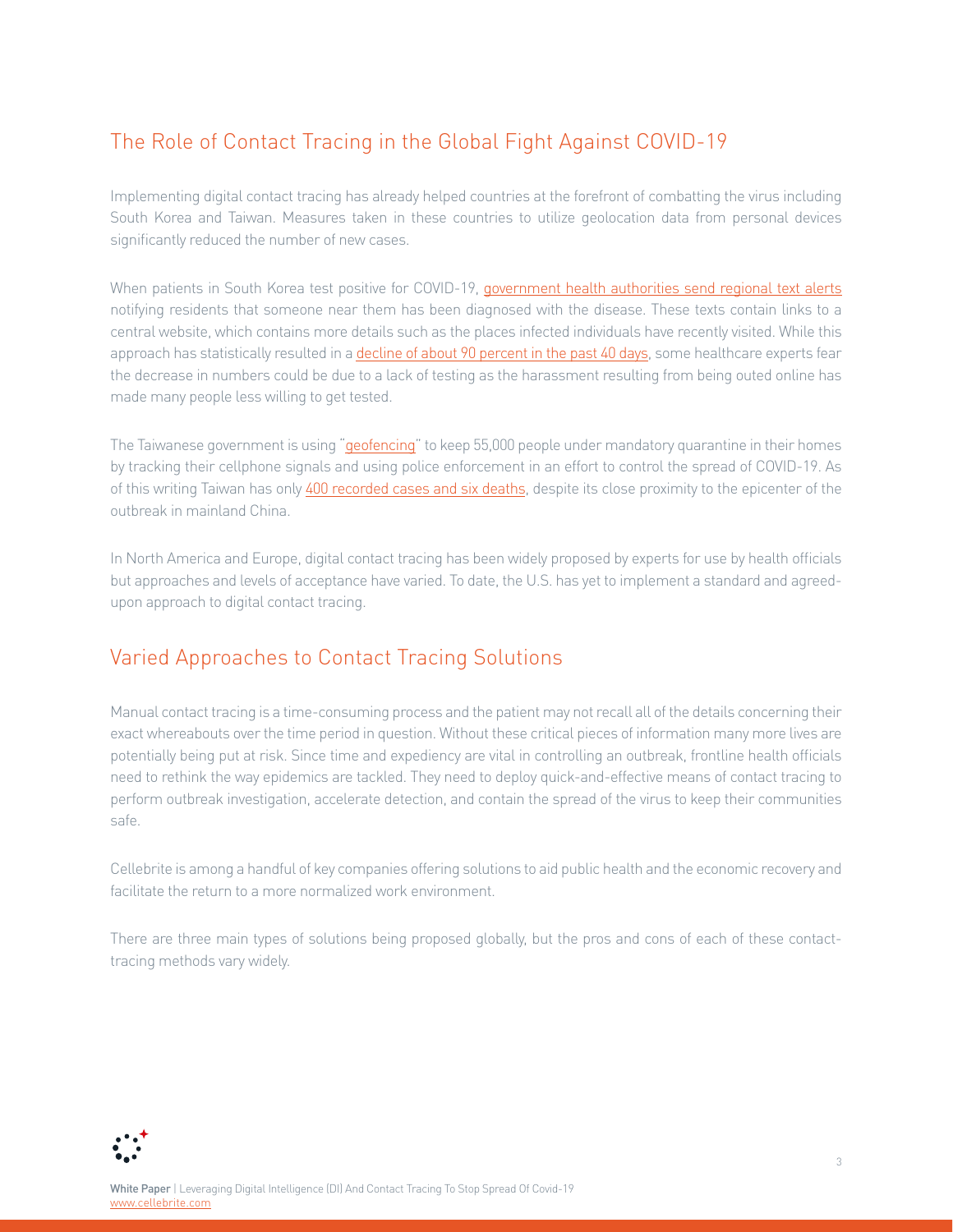#### 1. Signal interception of mobile networks

- **Pros:** Can be easily applied en-masse.
- <sup>-</sup> Cons: Results in many false-positives and raises concerns about privacy violations.

## 2. Contact tracing and information mobile apps

- **Pros:** Opt-in mobile app solutions require voluntary installations, so information would be consent-<br>based.
- <sup>-</sup> Cons: Requires wide-spread cooperation. Communities that tend to avoid government interactions may not participate. This could result in very low adoption rates rendering the solution ineffective. The use of singular mobile apps also lack data on the actual whereabouts of infected patients and oftentimes only reveal that the "possibility" of contact is present. Privacy violations are a major concern with app-<br>based contact tracing since it includes contact identification.

## 3. Consent-based collection of location-data from patients

- <sup>-</sup> Pros: Could be adopted on a large scale. Privacy violations are minimized since healthcare professionals can only access the needed location information over a very specific period (2 weeks) with the patient consenting to participate in the program and unlock their phones. Further, there's no need to rely on a patient's all-but-impossible recollection of their whereabouts, hour by hour, for the two-week period prior to their being diagnosed.
- <sup>-</sup> Cons: While the solution does require a one-on-one interaction between a patient and healthcare professional (and for the device to be in hand), the process is fast (one hour or less) and it provides accurate, extensive location data to provide a more holistic view to visually identify potential new hotspots.

# **Cellebrite Community Shield**

Cellebrite is proposing a solution to help public-health officials deploy consent-based contact-tracing to visualize movements and potential transmission paths. Community Shield is Cellebrite's latest offering in the company's portfolio of digital intelligence solutions for creating a safer world.

The solution is composed of award-winning, field-proven tools from Cellebrite that reconstruct a subject's movement timeline to identify what locations they visited using location data from their mobile phone. Community Shield brings together unique data-extraction capabilities that limit the information solely to the necessary geographic locations of the patient. With Community Shield, data can be accessed from the broadest range of mobile devices and combined with data review and advanced analytics.

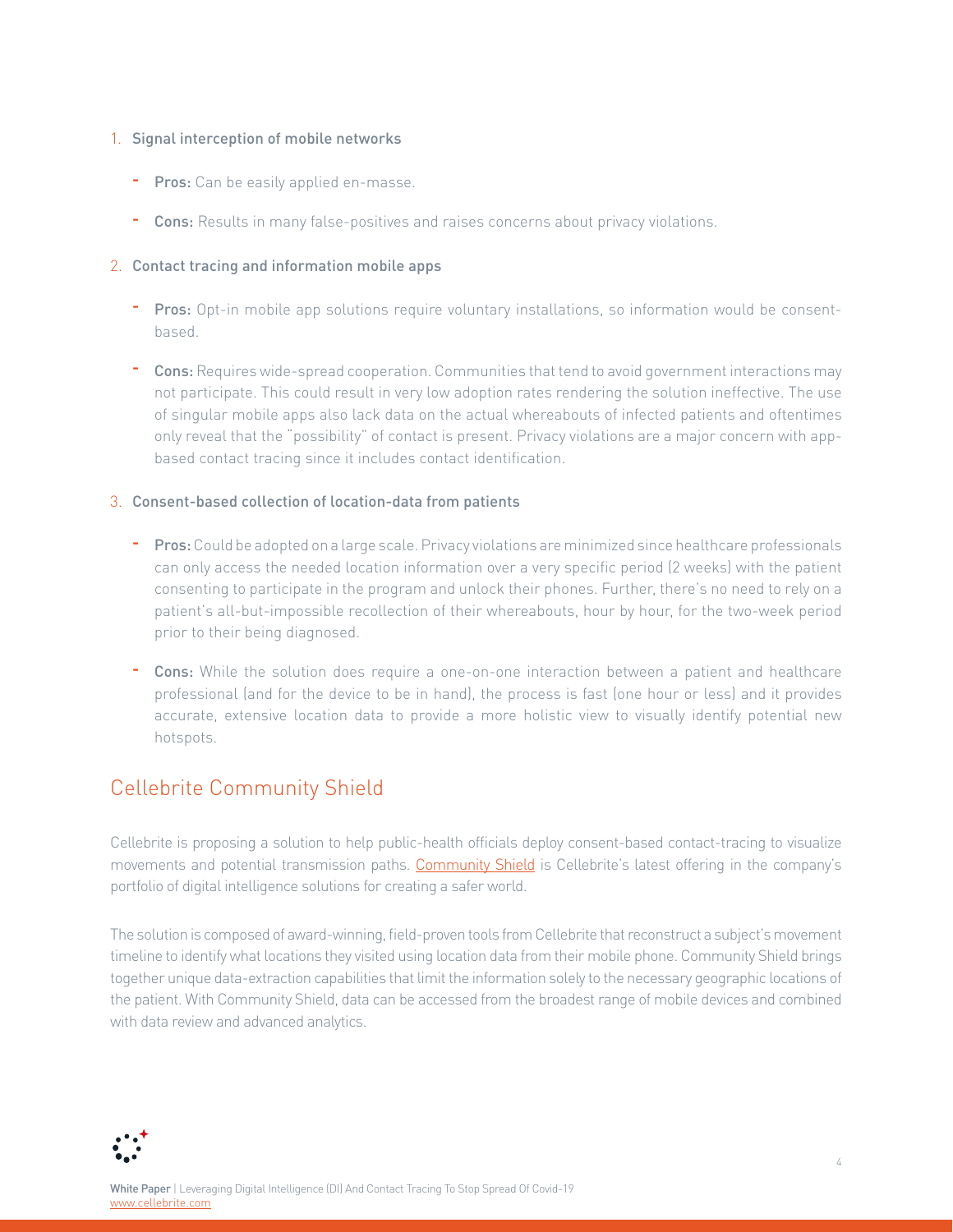## Community Shield's Unique Advantages



Cellebrite's solution is different from those that have recently received a great deal of public attention. Those apps and other technologies have merit and can be used alongside Cellebrite's approach; however, Cellebrite's Community Shield solution has some clear advantages:

- Driven by health professionals: At Cellebrite, we believe that any complete answer to contact tracing must include trusted, licensed, healthcare professionals. These heroes working on the front lines provide the credibility and experience to ensure the greatest trust and widest use by patients. Community Shield draws on the experience, credibility, and professionalism of healthcare professionals to drive the program-a key component that will likely maximize patient and community participation.
- No downloading required: One of the important and unique aspects of Community Shield is that no apps are downloaded and nothing in the device OS is affected, all of which are stipulations required by other solutions that could remain in effect for the lifetime of the device. Those factors have been cited as barriers to entry and could increase the reticence of patients in participating.
- Widespread deployment is not necessary: Cellebrite limits the number of devices needed to achieve success whereas participation by at least 60% of the population is required with other contact-tracing .apps

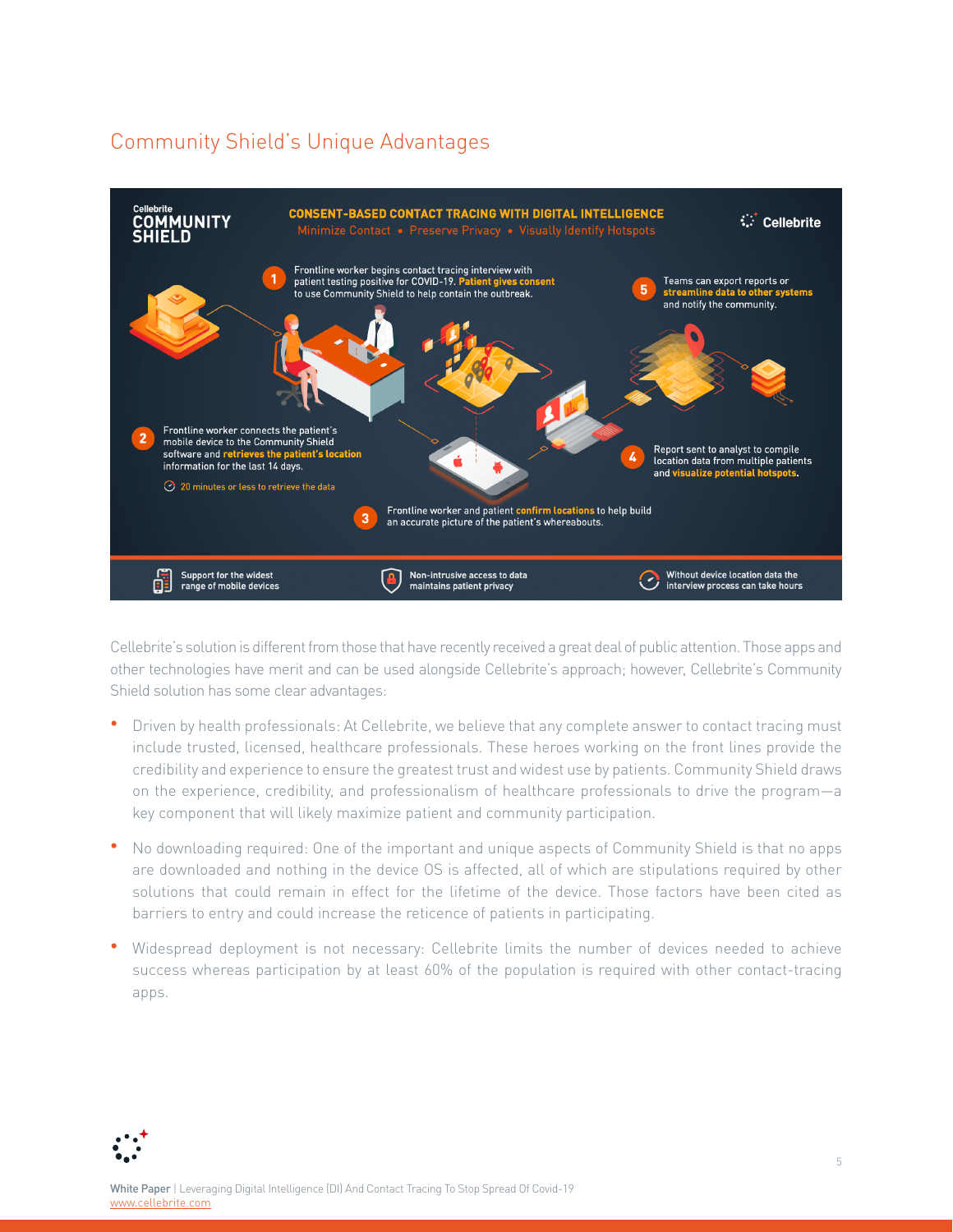- Extremely Accurate Results: Community Shield derives its data solely from geographically based information and provides an extremely accurate re-creation of a patient's locations. App-based solutions, such as those relying on Bluetooth, can lead to a very high incident of false positives. An example of a false-positive alert would include being incorrectly notified that you are near someone who has recently tested positive for Coronavirus or you are, in fact, near a patient but separated and not immediately susceptible, such as two cars stopped at a red light.
- Data Collection Takes Little Time: With Community Shield, the collection of data takes less than an hour and, in most cases, can be gathered in less than an hour.
- Ability to Cross-reference Sources: Community Shield's analytics engine can also cross-reference multiple phone owners to track commonalities and visually identify potential new clusters.

## Preparing for the Future

Companies like Cellebrite are charting a path toward a "new normal" but a "normal," nonetheless. In this new era, we will accept apps and other technologies that help identify sick and immune people, map our locations relative to others, and continue to build upon a mobile world that is safer even when we can't see the danger lying ahead.

This unprecedented pandemic and the resulting "new normal" could help fast track the creation of a third-party body to set standards and best practices for governments and public-health agencies, in collaboration with citizens, to leverage technology that curbs the impact that disease can have on society. Analytics may be the single most important digital asset that can be applied to lessen the impact of the current pandemic and combat future outbreaks. It is the same technology law enforcement is using today to ensure homicide, missing children, and other important cases move forward

For more than 20 years, Cellebrite has supported those that work to protect our communities from threats with technology solutions that keep us safe. Community Shield now empowers our healthcare frontline heroes to do their jobs while minimizing their health risks. The same rigorous user agreements and privacy protections that we enforce for our public sector and enterprise offerings apply here.

In regard to COVID-19, the days ahead will no doubt challenge all of us in ways we cannot begin to imagine. Cooperation between public-health officials and their respective governments will be critical and the sharing of information paramount as we all work in partnership to deal with the current health crisis.

Cellebrite is continually working with its partners to ensure we support them as their challenges remain fluid. While our national boundaries may separate us, we are united by a global collaborative effort to limit the impact and eradicate COVID-19. As organizations and as individuals around the world fighting together to combat a very potent and deadly enemy, we will continue to support the lawful use of technology to prevent the spread of the COVID-19 .virus

To learn more about Community Shield, click here.